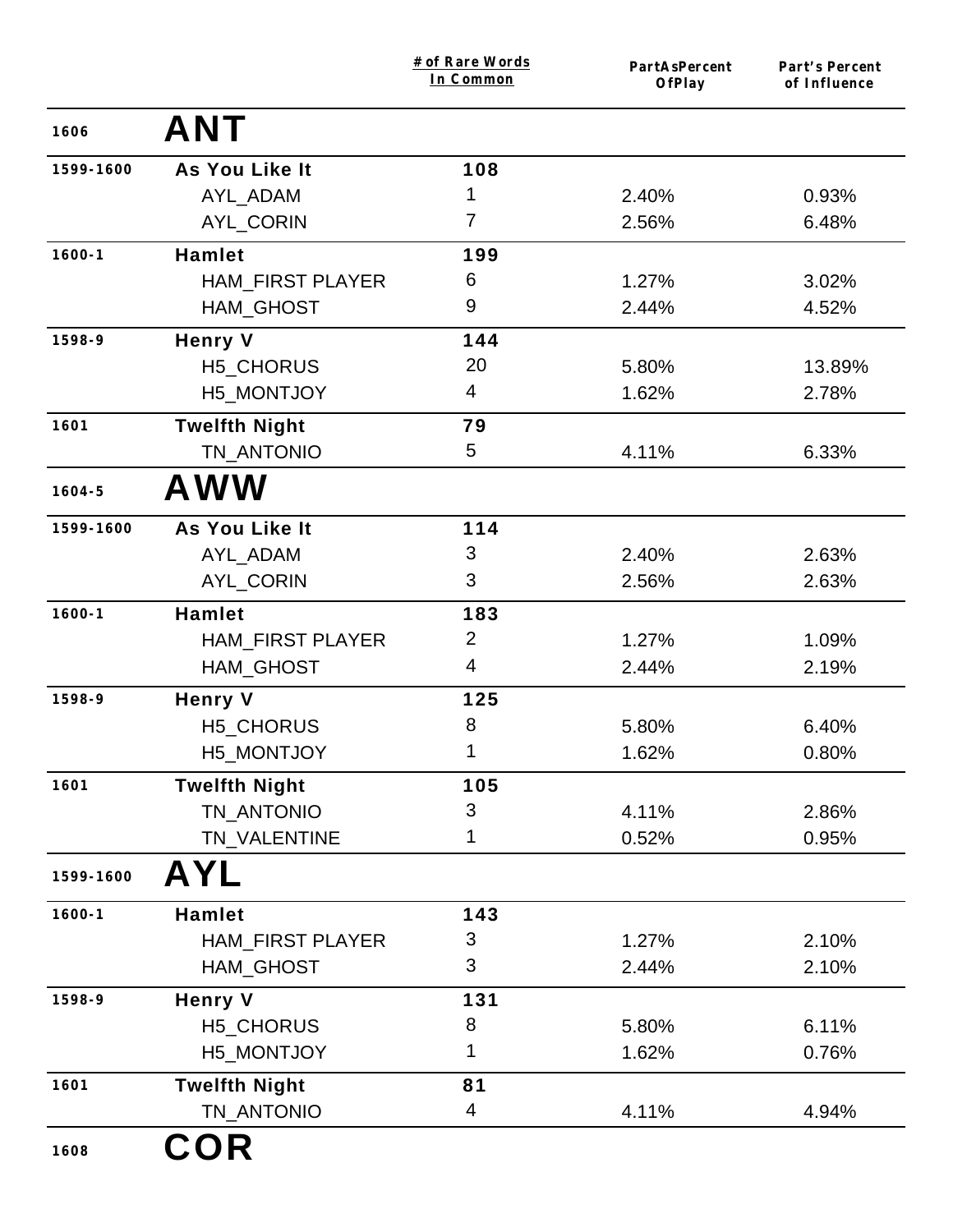|            |                         | # of Rare Words<br>In Common | PartAsPercent<br>OfPlay | Part's Percent<br>of Influence |
|------------|-------------------------|------------------------------|-------------------------|--------------------------------|
| 1599-1600  | As You Like It          | 99                           |                         |                                |
|            | AYL_ADAM                | 3                            | 2.40%                   | 3.03%                          |
|            | AYL_CORIN               | 3                            | 2.56%                   | 3.03%                          |
| $1600 - 1$ | <b>Hamlet</b>           | 195                          |                         |                                |
|            | <b>HAM FIRST PLAYER</b> | 7                            | 1.27%                   | 3.59%                          |
|            | HAM_GHOST               | 7                            | 2.44%                   | 3.59%                          |
| 1598-9     | <b>Henry V</b>          | 164                          |                         |                                |
|            | H5_CHORUS               | 17                           | 5.80%                   | 10.37%                         |
|            | H5_MONTJOY              | 4                            | 1.62%                   | 2.44%                          |
| 1601       | <b>Twelfth Night</b>    | 96                           |                         |                                |
|            | TN ANTONIO              | 5                            | 4.11%                   | 5.21%                          |
|            | TN_VALENTINE            | 1                            | 0.52%                   | 1.04%                          |
| 1610       | <b>CYM</b>              |                              |                         |                                |
| 1599-1600  | As You Like It          | $113$                        |                         |                                |
|            | AYL_ADAM                | 4                            | 2.40%                   | 3.54%                          |
|            | AYL_CORIN               | 4                            | 2.56%                   | 3.54%                          |
| $1600 - 1$ | <b>Hamlet</b>           | 218                          |                         |                                |
|            | <b>HAM_FIRST PLAYER</b> | 8                            | 1.27%                   | 3.67%                          |
|            | HAM_GHOST               | 11                           | 2.44%                   | 5.05%                          |
| 1598-9     | <b>Henry V</b>          | 185                          |                         |                                |
|            | H5_CHORUS               | 15                           | 5.80%                   | 8.11%                          |
|            | H5_MONTJOY              | 1                            | 1.62%                   | 0.54%                          |
| 1601       | <b>Twelfth Night</b>    | 102                          |                         |                                |
|            | TN ANTONIO              | 3                            | 4.11%                   | 2.94%                          |
| 1598-9     | H5                      |                              |                         |                                |
| 1599-1600  | As You Like It          | 133                          |                         |                                |
|            | AYL ADAM                | 5                            | 2.40%                   | 3.76%                          |
|            | <b>AYL CORIN</b>        | 4                            | 2.56%                   | 3.01%                          |
| $1600 - 1$ | <b>Hamlet</b>           | 227                          |                         |                                |
|            | <b>HAM_FIRST PLAYER</b> | 4                            | 1.27%                   | 1.76%                          |
|            | HAM_GHOST               | 8                            | 2.44%                   | 3.52%                          |
| 1601       | <b>Twelfth Night</b>    | 113                          |                         |                                |
|            | TN_ANTONIO              | 4                            | 4.11%                   | 3.54%                          |
|            | TN_VALENTINE            | 1                            | 0.52%                   | 0.88%                          |
| $1600 - 1$ | HAM                     |                              |                         |                                |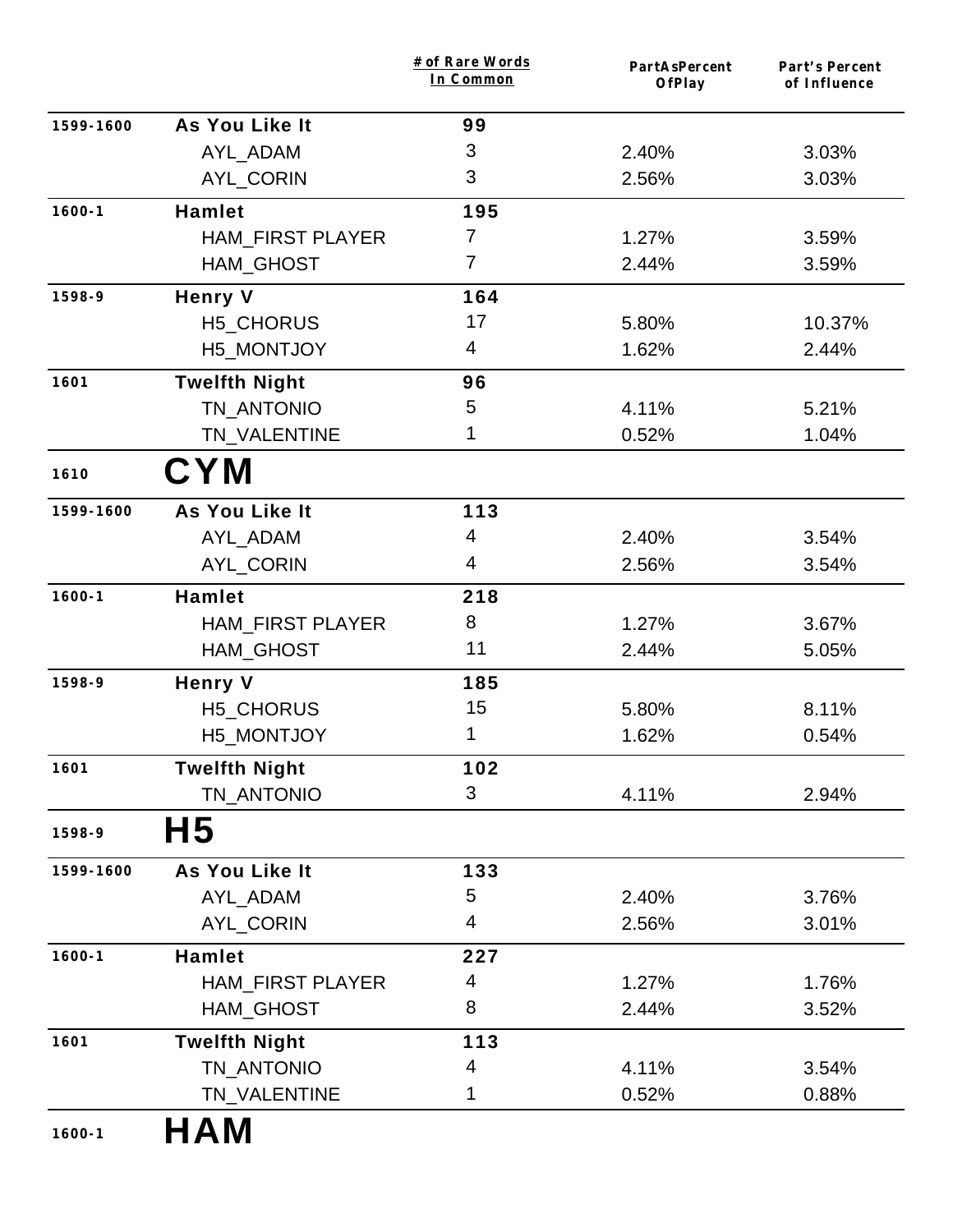|            |                         | # of Rare Words<br>In Common | PartAsPercent<br>OfPlay | Part's Percent<br>of Influence |
|------------|-------------------------|------------------------------|-------------------------|--------------------------------|
| 1599-1600  | As You Like It          | 141                          |                         |                                |
|            | AYL_ADAM                | 8                            | 2.40%                   | 5.67%                          |
|            | AYL_CORIN               | 4                            | 2.56%                   | 2.84%                          |
| 1598-9     | <b>Henry V</b>          | 229                          |                         |                                |
|            | H5_CHORUS               | 23                           | 5.80%                   | 10.04%                         |
|            | H5_MONTJOY              | 6                            | 1.62%                   | 2.62%                          |
| 1601       | <b>Twelfth Night</b>    | 171                          |                         |                                |
|            | TN_ANTONIO              | 8                            | 4.11%                   | 4.68%                          |
|            | TN_VALENTINE            | 2                            | 0.52%                   | 1.17%                          |
| 1606       | <b>MAC</b>              |                              |                         |                                |
| 1599-1600  | As You Like It          | 79                           |                         |                                |
|            | AYL_ADAM                | $\overline{2}$               | 2.40%                   | 2.53%                          |
|            | AYL_CORIN               | 1                            | 2.56%                   | 1.27%                          |
| $1600 - 1$ | <b>Hamlet</b>           | 171                          |                         |                                |
|            | <b>HAM_FIRST PLAYER</b> | 7                            | 1.27%                   | 4.09%                          |
|            | HAM_GHOST               | 4                            | 2.44%                   | 2.34%                          |
| 1598-9     | <b>Henry V</b>          | 128                          |                         |                                |
|            | H5_CHORUS               | 13                           | 5.80%                   | 10.16%                         |
|            | H5_MONTJOY              | 4                            | 1.62%                   | 3.13%                          |
| 1601       | <b>Twelfth Night</b>    | 68                           |                         |                                |
|            | TN ANTONIO              | 5                            | 4.11%                   | 7.35%                          |
| 1603       | M M                     |                              |                         |                                |
| 1599-1600  | As You Like It          | 97                           |                         |                                |
|            | AYL_ADAM                | 5                            | 2.40%                   | 5.15%                          |
|            | AYL_CORIN               | $\overline{2}$               | 2.56%                   | 2.06%                          |
| $1600 - 1$ | <b>Hamlet</b>           | 189                          |                         |                                |
|            | <b>HAM_FIRST PLAYER</b> | $\overline{2}$               | 1.27%                   | 1.06%                          |
|            | <b>HAM GHOST</b>        | 6                            | 2.44%                   | 3.17%                          |
| 1598-9     | <b>Henry V</b>          | 136                          |                         |                                |
|            | H5_CHORUS               | 12                           | 5.80%                   | 8.82%                          |
|            | H5_MONTJOY              | 4                            | 1.62%                   | 2.94%                          |
| 1601       | <b>Twelfth Night</b>    | 79                           |                         |                                |
|            | TN_ANTONIO              | 4                            | 4.11%                   | 5.06%                          |
| $1603 - 4$ | TΗ                      |                              |                         |                                |
| 1599-1600  | As You Like It          | 115                          |                         |                                |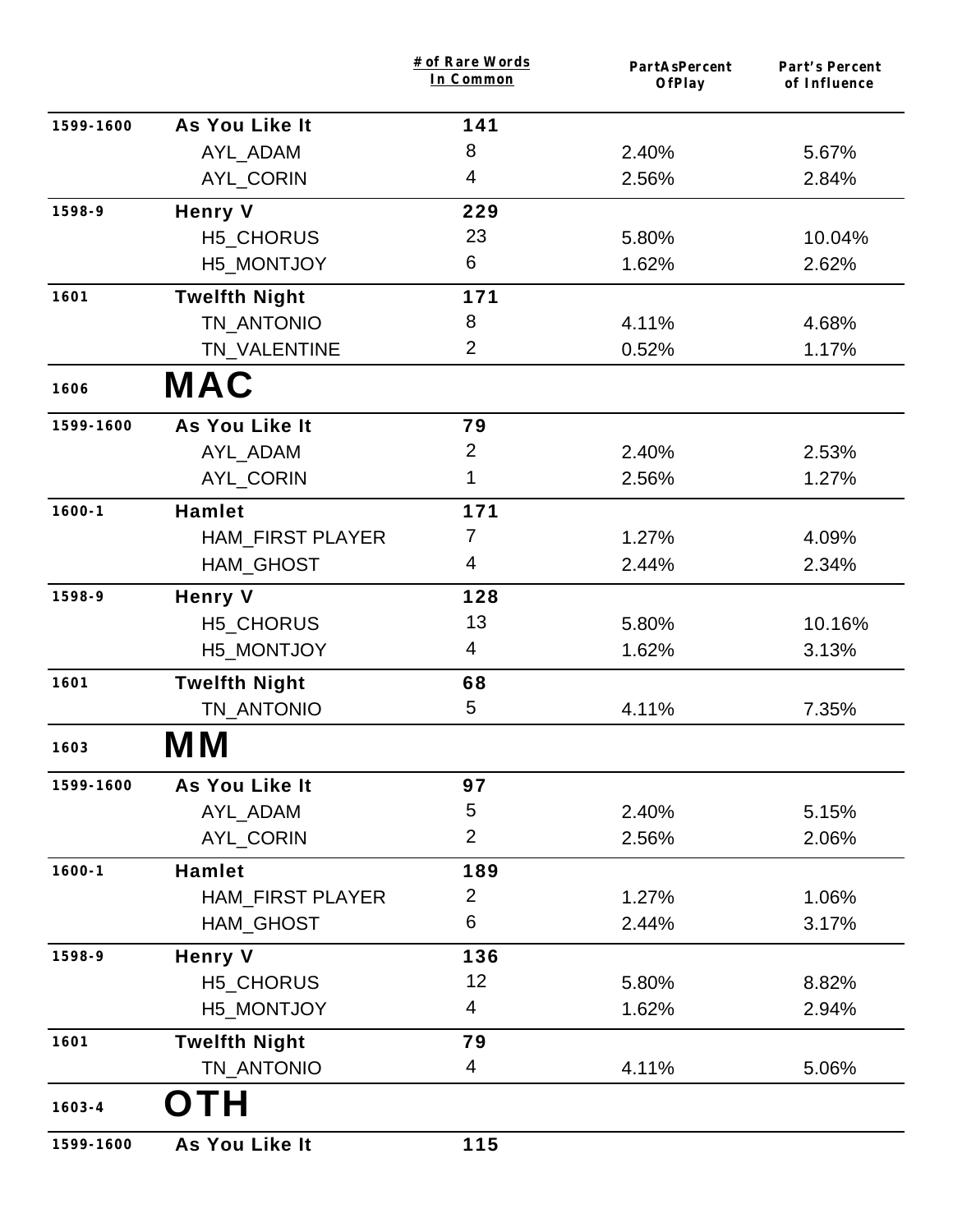|             |                         | # of Rare Words<br>In Common | PartAsPercent<br><b>OfPlay</b> | Part's Percent<br>of Influence |
|-------------|-------------------------|------------------------------|--------------------------------|--------------------------------|
|             | AYL_ADAM                | $\overline{2}$               | 2.40%                          | 1.74%                          |
|             | <b>AYL_CORIN</b>        | 6                            | 2.56%                          | 5.22%                          |
| $1600 - 1$  | <b>Hamlet</b>           | 235                          |                                |                                |
|             | <b>HAM_FIRST PLAYER</b> | 4                            | 1.27%                          | 1.70%                          |
| 1598-9      | <b>Henry V</b>          | 177                          |                                |                                |
|             | H5_CHORUS               | 20                           | 5.80%                          | 11.30%                         |
| 1601        | <b>Twelfth Night</b>    | 105                          |                                |                                |
|             | TN_ANTONIO              | 1                            | 4.11%                          | 0.95%                          |
| 1601        | <b>TN</b>               |                              |                                |                                |
| 1599-1600   | As You Like It          | 80                           |                                |                                |
|             | AYL_ADAM                | 1                            | 2.40%                          | 1.25%                          |
| $1600 - 1$  | <b>Hamlet</b>           | 171                          |                                |                                |
|             | <b>HAM_FIRST PLAYER</b> | 1                            | 1.27%                          | 0.58%                          |
|             | HAM_GHOST               | $\overline{7}$               | 2.44%                          | 4.09%                          |
| 1598-9      | <b>Henry V</b>          | 117                          |                                |                                |
|             | H5_CHORUS               | 8                            | 5.80%                          | 6.84%                          |
|             | H5_MONTJOY              | 3                            | 1.62%                          | 2.56%                          |
| $1613 - 14$ | <b>TNK</b>              |                              |                                |                                |
| 1599-1600   | As You Like It          | 128                          |                                |                                |
|             | AYL_ADAM                | 4                            | 2.40%                          | 3.13%                          |
|             | <b>AYL_CORIN</b>        | $\overline{2}$               | 2.56%                          | 1.56%                          |
| $1600 - 1$  | <b>Hamlet</b>           | 184                          |                                |                                |
|             | <b>HAM_FIRST PLAYER</b> | 4                            | 1.27%                          | 2.17%                          |
|             | <b>HAM_GHOST</b>        | $\overline{7}$               | 2.44%                          | 3.80%                          |
| 1598-9      | <b>Henry V</b>          | 132                          |                                |                                |
|             | H5_CHORUS               | 14                           | 5.80%                          | 10.61%                         |
|             | H5_MONTJOY              | $\overline{2}$               | 1.62%                          | 1.52%                          |
| 1602        | <b>TRO</b>              |                              |                                |                                |
| 1599-1600   | As You Like It          | 139                          |                                |                                |
|             | AYL_ADAM                | 5                            | 2.40%                          | 3.60%                          |
|             | AYL_CORIN               | 5                            | 2.56%                          | 3.60%                          |
| $1600 - 1$  | <b>Hamlet</b>           | 257                          |                                |                                |
|             | <b>HAM_FIRST PLAYER</b> | 6                            | 1.27%                          | 2.33%                          |
|             | <b>HAM_GHOST</b>        | 8                            | 2.44%                          | 3.11%                          |
| 1598-9      | <b>Henry V</b>          | 202                          |                                |                                |